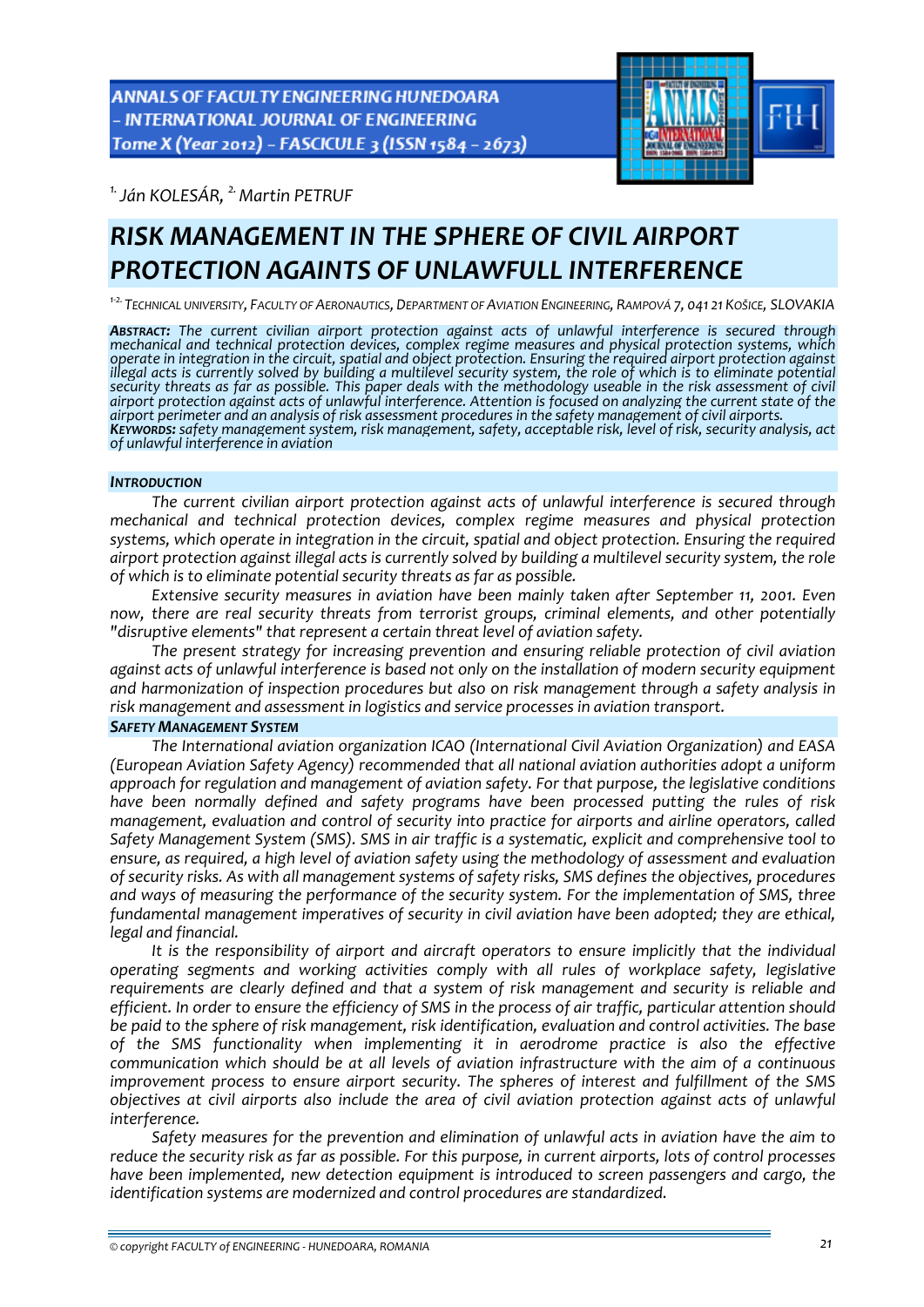

*Fig. 1. Structural model of airport safety management system*



*Fig.2. Scheme of multi‐level protection of a civil airport against acts of unlawful interference*

*The emphasis is put on mutual international cooperation in fighting against crime in aviation, against terrorism, standardization and harmonization of control processes. Ensuring the high safety in air transport is the service to the public and responsibility at the same time. It is a direct reflection of passenger satisfaction and feeling of safety in air transport, which is considered the safest means of transport.*

### *COMPLEX AIRPORT SAFETY SYSTEM*

*The current protection of international civil airports against acts of unlawful interference is implemented through multi‐layer protection, which aims to achieve the desired security level with security and control barriers (Fig. 2).*

*The primary safety element of a comprehensive security system is the airport perimeter (perimeter) protection. We see it as an integrated package of passive barrier means and active elements of protection. On the*

*peripheral parts of the airport there are mainly mechanical barriers (fencing, gates and ramps), technical surveillance equipment and systems of access control to restricted parts of the airport.*

*Currently on the market with monitoring, detection and security technology, there are lots of modern means of object protection and entrance control facilities that can be used in securing the airport perimeter safety and access control (Fig.3).*

*These is mainly a network system of internal television circuit, entrance and access control systems to restricted areas of an airport, a set of detection devices, video detection equipment, thermal, radar systems and*

monitoring inputs. One of the conditions of efficiency and reliability of multi-level security system of the *airport is timely and accurate transmission of relevant information from one control to another one.*



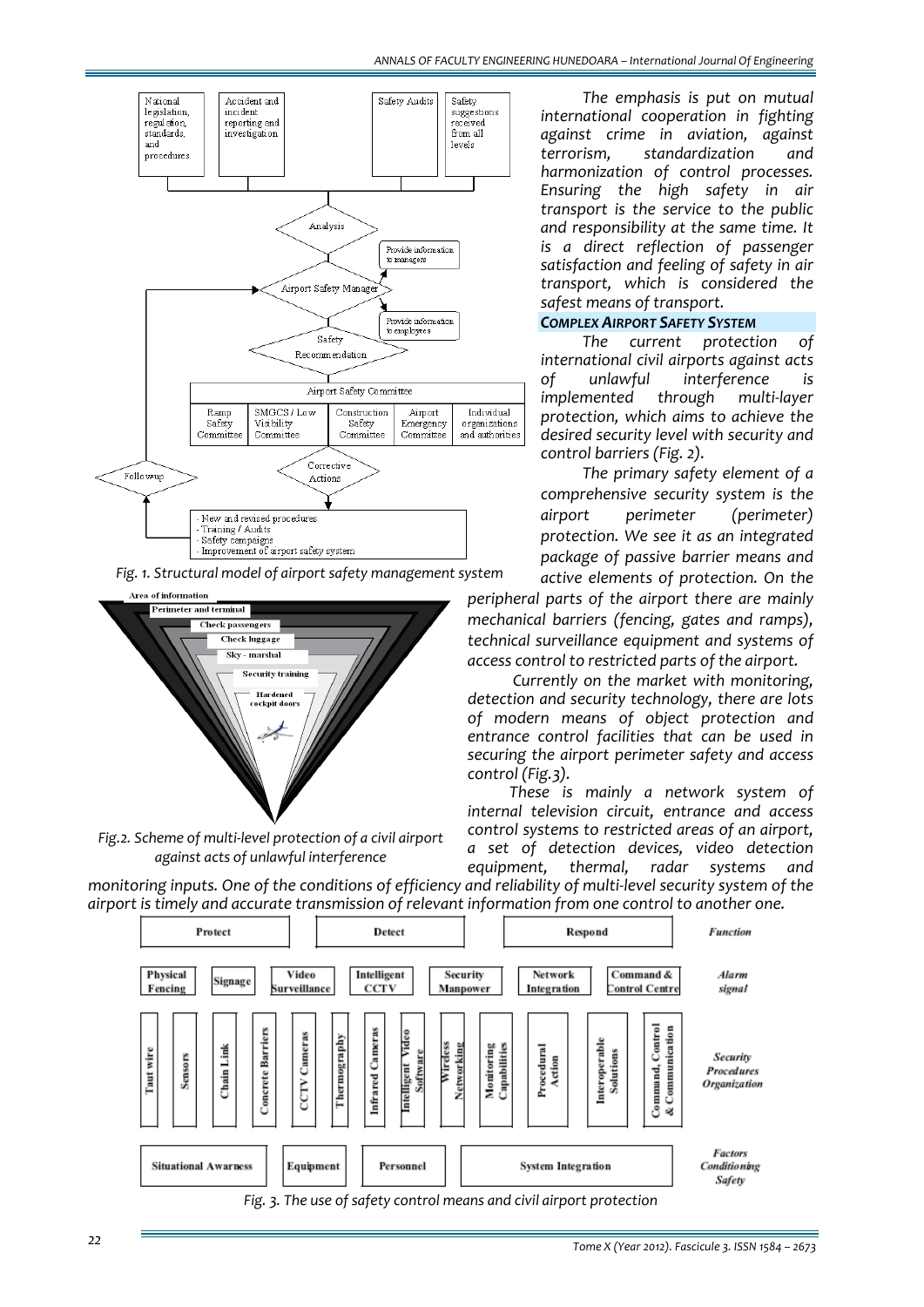*Immediately after the terrorist attacks in the USA in 2001, President George Bush signed a safety* of aviation and air transportation act. The act was adopted with the same content in other countries of *the world. Although the adoption and application in aviation practice caused the huge airport security technology development and airport security concept aimed to:*

 *improve airport perimeter protection by installing intelligent security systems and control devices*  $of$  *input mode*.

*tighten of controls on persons from entering restricted areas of the airport security protection.*

*Under the Act, it was recommended to focus the attention to the implementation of management and risk assessment of the airport, particularly in the areas of:*

 *risk assessment, with emphasis on political factors in the state and monitoring the activities of terrorist groups,*

 *evaluation of airport infrastructure, with emphasis on sensitivity and throughput of the security system of airports,*

 *assessment of the bottlenecks in airport infrastructure, organization of protection and implementation of modern systems of the airport.*

*Sufficient requirements on the airport protection have been defined with an emphasis on individual security zones at airports and defined for particular "sensitive" areas and places of airports. These requirements have been defined for so‐called SIDA zone (Security Identification Display Area), AOA (Air Operations Area) and SA (Sterile Area) (Fig. 4).*

*In 2004 the U.S. adopted a document GAO (General Accounting Office) with the title "Further*

*Steps Needed to Strengthen the Security of Commercial Airport Perimeters and Access Controls."* 

*The report implies the organizational efforts aiming to increase activities focused on control and monitoring of access to security restricted areas, risk management and rapid introduction of new technical means of protection. Implementation of the provisions of this document was expedited by the terrorist attacks carried out in Madrid in 2004 and in London in 2005.*



*Fig. 4. Zones of restricted areas of airport security protection*

#### *RISK MANAGEMENT IN THE AREA OF AIRPORT PERIMETER PROTECTION*

*Assessment of risks in the area of perimeter protection of the airport means to find vulnerabilities in a security system and to assess risks from the structural and procedural point of view.*

*A method used to solve risk management of entries and accesses to buildings and airport areas* seems to be the method of safety system failure and its impact on airport and air traffic operation. It is the method in which we can use statistical evidence of safety analyzes of previous entry mode failures of *an investigated airport, but also from other airports. Using this method with using the parameters of* the risk level we can evaluate the various elements of the security system, the probability of the risk and *severity of the consequences. It is a way of managing risk through modelling and simulation of a fictitious airport with the help of probability theory. Within the risk management we can use, for example, a graphical form of risk assessment (the Lorenz curve), which provides an overview of the seriousness of the risk assessment according to the same degree of tolerance. Herein, we define a* numerical value in the interval, for example (1-100). For the final calculation, the so called Pareto principle 80/20 can be used, where the risks with a tolerance level up to 80% are viewed as unacceptable *risks, and risks to the level of tolerance up to 20% as acceptable risks.* 

*A methodological tool for a risk analysis in the perimeter protection of the airport can be* represented by a method of cause and effect, in which we use so-called Ishikawa diagram (so called *Fishbone diagram). Using the diagram we create a deeper analysis of the viewed phenomenon or action, with emphasis on the possible consequences. The main objective of the graphic expression with the Fishbone diagram is to identify the causes and to assess threat consequences after the existing airport perimeter protection has been overcome. The method is also suitable for identifying intended protection of the airport, endangered buildings and areas of interest, including failures of technical and technological processes.*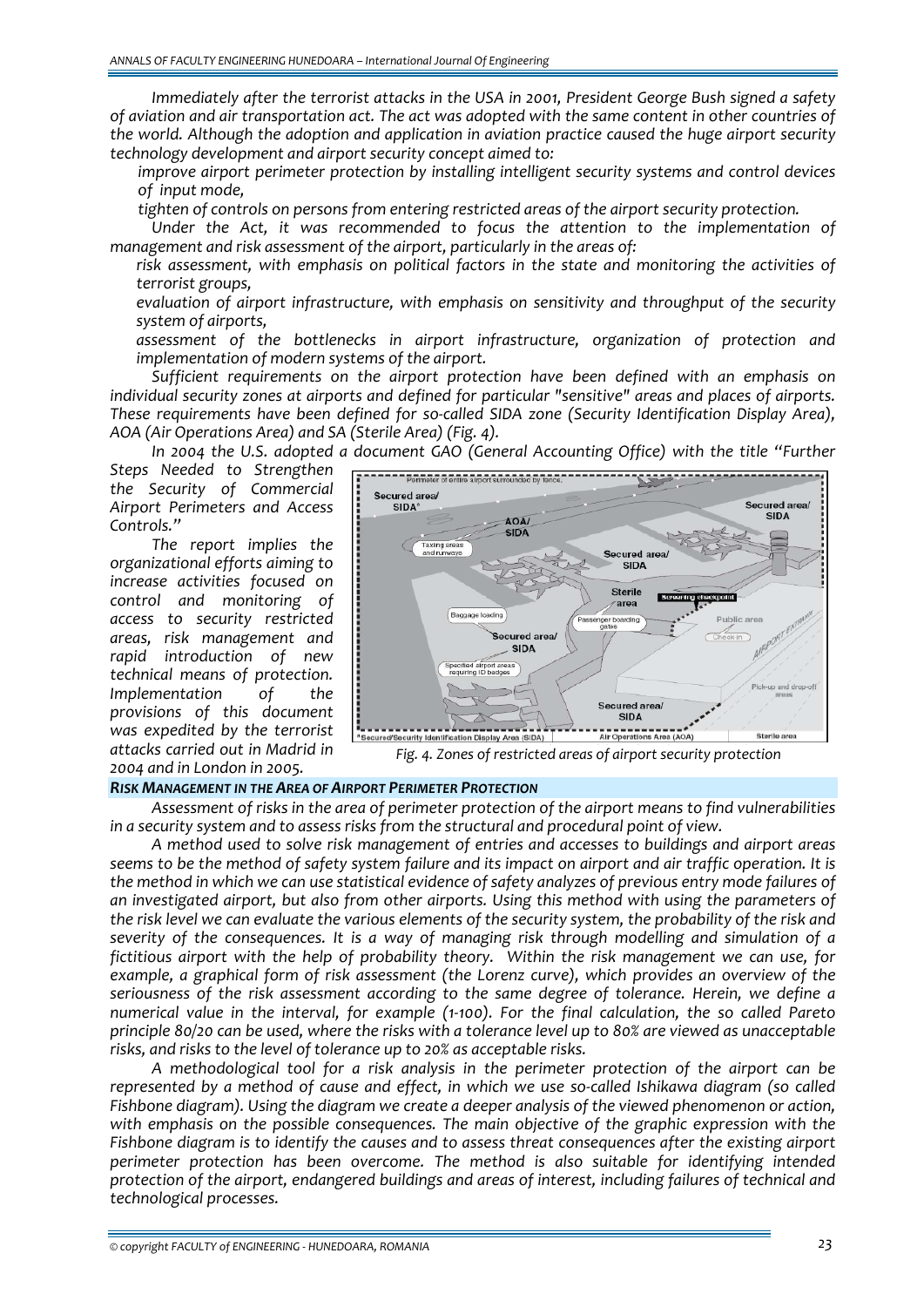*Assessing the security risk and its consequences in cases of overcoming the airport perimeter* protection is, in most cases, a very complex process in which we apply a deductive approach. We do not *only review the technical equipment and readiness of airports, the type of aviation transport, human* factors in aviation, the ability to react immediately but we also have to take into account the hard *predictable factors and real facts such as terrorism, crime, political situation in the country, economic issues, standardization and harmonization of safety procedures and others. The deductive approach to* the issue of risk assessment in the field of civil airport against acts of unlawful interference can be *applied using analyzes of unlawful acts in aviation already committed, clarifying their reasons or assumptions that led to the expression of different possible scenarios of overcoming airport security. For this purpose, it is appropriate to exploit the method of simulation modeling, often using even abstract models.* 

*In the sphere of risk evaluation and assessment of the security system of civil aviation, we can, however, use the inductive approach. Different scenarios of potential threats of protected objects or interests we shall assess using methods of safety management, probability theory and estimate the extent of damage. The analytical approach of risk assessment and the degree of threat, in cases where the inductive methods are used, is based on risk modeling with measurable statistical parameters (e.g. the extent of damage, the length of the assessed period, the number of passengers, amount of transported cargo, etc.).*

*Risk assessment is quite demanding because the safety analysis of the expected event, phenomenon is often in the realm of the subjective assessment in the sphere of civil aviation assessment against acts of unlawful interference. We assess phenomena (events) that have not yet happened, with hard defined consequences. When analyzing the risks and consequences of threats to civil aviation we often meet with inductive‐empirical evaluation of qualitative and quantitative parameters of risk. Using* qualitative expert methods we can evaluate the risk and size of threat with a scale of the acceptability (or unacceptability). The scale may have some levels. In most cases, three to five levels are sufficient in *the range from acceptable to intolerable risk. In evaluating the level of risk with a quantitative* expression it is very difficult to assess the impact of a human error which is significant in protection of civil airports. It is also quite difficult to examine the logical links between the factors influencing the *formation of risks (e.g. we cannot primary define a motive of intruders overcoming the airport perimeter protection, similarly we cannot evaluate the consequences of misusing of the object when detected in passenger's hand luggage).* 

*Airport security risk management is a systematic and analytical process, whose role is to assess the likelihood of threat, to define measures to reduce risk, to take effective means to mitigate its potential consequences and to support key decisions in order to protect property and persons in air transport. We follow the basic principle of risk management which concludes that we cannot completely eliminate risk but we can increase protection and so eliminate the potential threat. Through effective management, compliance with established procedures, a good airport with modern technical equipment and detection equipment monitoring risk sources it is possible to reduce a potential security threats and their consequences to acceptable levels. The question is: What is possible to consider* acceptable level? Answer to this question is trying to give a lot of safety analysts, is the subject of *extensive discussions in the field of national security policy, development of human resources, financial resources, social ‐ psychological analysis and other analyses that directly or indirectly enter the process of provisioning adequate safety and protection of civil aviation.*

*Despite various constraints, e.g. ethical dimensions, financial performance, political decisions, interference with personal freedoms and other factors, the basic objective must be kept in mind. It ensures reliable protection and aviation transport security against acts of unlawful interference. This process should involve airports, air carriers as well as other components of the air traffic control.*

## *SECURITY RISK ANALYSIS OF IN THE AIRPORT PRACTICE*

*Security risk is a function of the threat nature, the degree of vulnerability of the security system and the consequences associated with overcoming the consequences of the security system.*

*Risk = f(threat, vulnerability, consequence) (1) The risk is therefore a function of three risk parameters ‐ threats, vulnerabilities and* consequences. The threat to a airport security system, like the vulnerability of the system can be defined as the likelihood of the risks and potential threats. The results of this process are the variables with which we can, in the safety analysis, identify the seriousness of the risks or consequences or the extent *of consequences in overcoming the airport security system.*

*Using an economic analysis, we can evaluate the investment and operating costs for a functional and effective airport security system as well as the cost of disposal of possible consequences. With a mathematical expression we can also generate possible operating losses, including losses in material terms but also human lives in case of a potential illegal act in aviation.*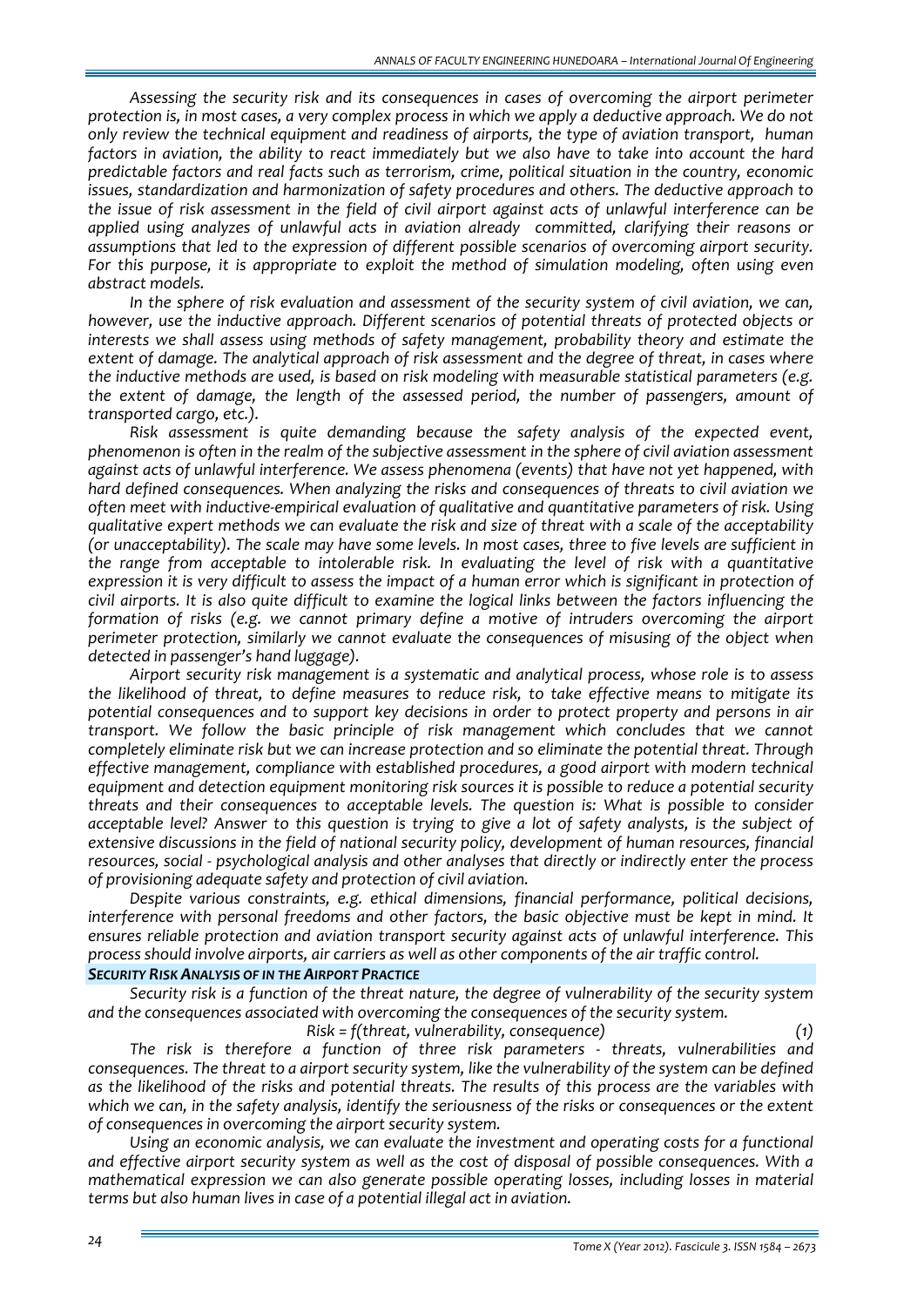*In considering the relationship (1) with the estimated cost to build an adequate security system and the possible scenarios of its overcoming, the three main risk factors can be expressed by the equation as*

*risk = threat x vulnerability x consequence (2)*

*The character and degree of risk is directly proportional to the threats, system vulnerability and consequences that result from overcoming the security system.* 

*In preparing the safety analysis and risk identification in structural airport security systems it is possible to use several known methods and procedural approaches that determine the nature of the risks and their possible consequences for air transport. Using these methods we can determine the level* of acceptable risk which we are able and willing to take within adequate and at the same time reliable *protection.*

The fundamental problem in the safety analysis of the risks in the sphere of illegal acts in aviation *transport is determining the extent of acceptable risk. To assume the further development and* consequences of unlawful acts against civil aviation is very difficult. The reliable assessment of risk to an *acceptable limit is possible only in real time, in specific circumstances, and depending on the penetration ability of airport security and control barriers for potential intruders. This is particularly relevant for assessing the weakest elements in the establishment of security and airport security regimes, but also e.g. in the process of evaluating the functionality of individual components in the system man ‐ machine (or the airport security worker ‐ control and detection equipment).*

*Methodological approach to risk identification, risk calculation, verification of results and process* optimization in safety and control processes at airports is shown in the flow chart of safety analysis and *risk assessment in accordance with Figure 5.*



*Fig. 5. Development diagram of risk identification and process optimization of ensuring security and protection of civil aviation*

*The optimization process, where the use of mathematical ‐ simulation models can determine and select the most effective way of dealing with the protection and ensuring the safety of civil aviation against acts of unlawful interference is appropriate to apply to the comprehensive analytical process of risk identification and subsequent evaluation of risk information.*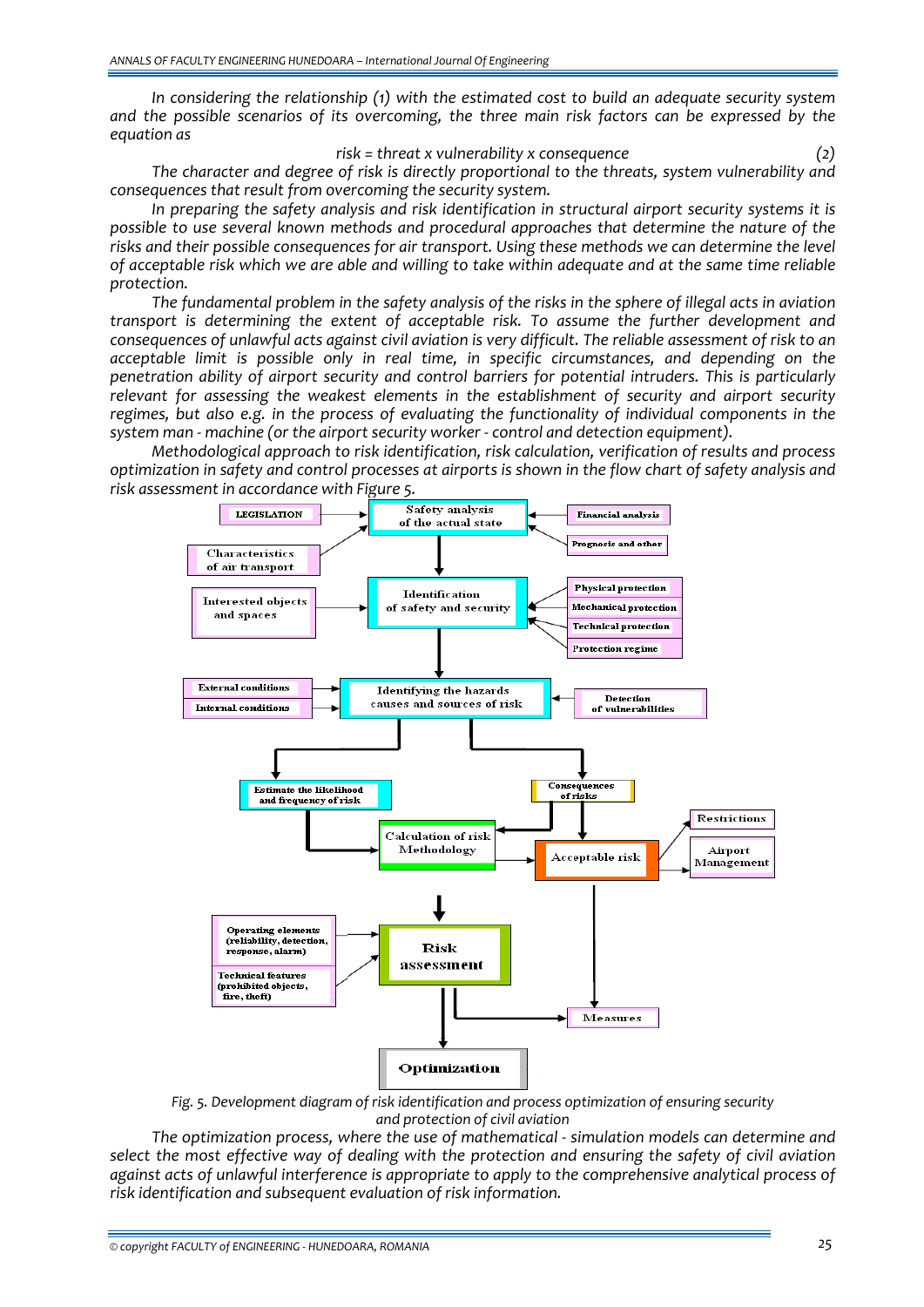*The basic elements of risk analysis of airport securities are:*

*The assessment of potential threats, their identification based on factors which are the airport equipment, its readiness, intentions and past actions. This assessment is a systematic approach to identifying potential threats, and is based on information obtained from e.g. an intelligence service. This information should be evaluated and updated frequently in order to detect new threats. These data also represent a critical point in the evaluation process difficult to identify.*

*The assessment of vulnerability of the airport building is possible only on the basis of extensive analytical work with a team of skilled professionals with tools of intelligent systems, advanced security equipment, information resources, financial and other sources. Vulnerability assessment of civilian airports is another basis for determining the procedures and management processes that are necessary to ensure the security of operational procedures at airports. The analytical approach to risk management can be represented graphically with the set intersection of risk assessment (Fig. 6).*

*The attention in the process of risk management should focus on the highest priority. For example, an airport, which is likely to occur, in terms of risk, more vulnerable to risk and probably more threatened, should be given special attention to its protection. Such are the major fungal airports, transfer airport, airports in the countries with the occurrence of terrorist acts, airports in the territories of ethnic and social riots, and others. The risk analysis is a constructive tool representing a certain parameter of threat assessment, risk and vulnerability. Priorities, in this case, are also necessary to establish in terms of financial, technical, organizational security and personnel staffing.*





*The risk analysis of aerodrome safety management should be developed in e.g. a catalogue of* possible causes of risks and their consequences. Its aim is to define the threats of structural elements in *determination of objects (an airport, airplane, air passengers, crew and aircraft, etc.), operating elements (detection, response, operating room, a level of vulnerability, reliability) or in terms of threats, in the processes (check‐in process of passengers, air cargo transport, aircraft technical handling, etc.).*

*An important part of the analysis is to identify hazards, their causes and sources of risk with* respect to external conditions and also the internal security of the airport. Only then, we can define the *possible consequences, establish the risk frequency and estimation of their occurrence probability.* Based on these identifiers, a suitable method is used to calculate the coefficient of acceptable risk as a key identifier by which we are able to assess, within the overall analysis, the function and character of *the security and efficiency of its operational elements within the different categories of hazards (a forbidden object on board of an aircraft, bomb attack, hijacking, sabotage, fire, theft, unlawful entry and others).*

#### *SECURITY ASSESSMENT OF AIRPORT VULNERABILITY*

*One of the ways which security analysts use in the safety analyses for risk identification and* assessment is a point scoring system. Its outputs are quite reliable parameters by which the degree of a *threat, vulnerability, and consequences can be evaluated. The assessment criteria are listed in a row scale in a form of an evaluation matrix and represent separate categories arranged in ranging from setting a minimum risk to the category of unacceptable risk.*

*The generally applicable method of a security analysis and risk assessment is a point evaluation method of risk parameters with processing of so called "cards for threat assessment." The cards can be developed for each type of risk, including possible consequences of this threat.*

*The risk assessment values are compared with the constant ‐ coefficient acceptable risk within the defined scale. In the airport security practice, however, this method of risk assessment has an ordinal character, because the method of risk assessment, especially in the field of civil aviation against acts of unlawful interference*



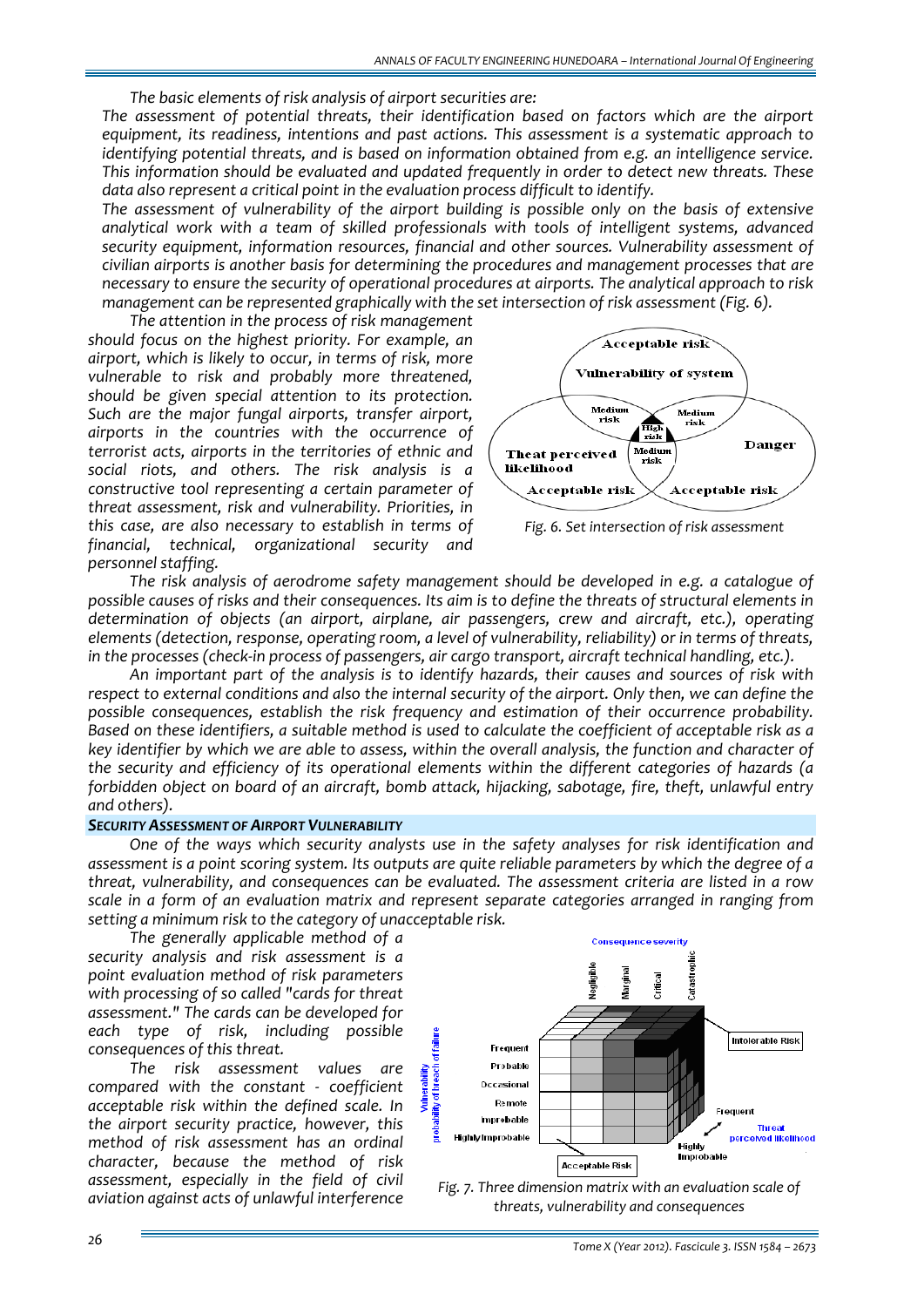is largely subjective. The reliability of output can be scaled up by using multiple parameters with multi*criteria functions. An essential element, however, remains security risk whose resulting value can be calculated using several variables. If we use three variables the underlying risk matrix can be expressed graphically in three dimensions according to Figure 7.* 

*In the risk matrix there are different categories of a threat and vulnerability of a security system rated from the known (or frequent) to the potential risk (highly unlikely).*

*The interval scale with evaluation in the risk matrix can be expanded and described in appropriate mathematical algorithms. The vulnerability of a system will be evaluated in e.g. a scale of probable occurrence and failure of a security system in six categories from very probable (frequent) to the stage of highly unlikely. The category will include evaluation of highly unlikely (1), unlikely (2), distant (3),* occasional (4), probable (5), and frequent (6). The level of assessment in the six-speed process of *identifying risk can also be used to categorize the perceived security threats in assessing the likelihood* of risk. The severity and consequences of threats will be assessed by evaluation of one of four levels *from negligible to catastrophic in order of seriousness: negligible (1), marginal (2), critical (3) and catastrophic (4).*

*This method of risk assessment is illustrated by a process which, due to the specific needs and priorities in the field of civil aviation against acts of unlawful interference, provides a combination of threat assessment, vulnerability, severity and consequences. Using the risk matrix, we can quantify the* degree of a threat and vulnerability as a parameter formulated in terms of probability and risk in the *range of values from zero to one, or between 0% to 100%, or another evaluation interface.*

*An example for calculating the acceptable risk coefficient represents the study of terrorism experts, who, based on political ‐ security analyses, have evaluated that the likelihood of committing terrorist acts against civil aviation, depending on the density of air traffic worldwide over the last 10* years, is about 25%. If we use a range of values from 0 to 1 in the safety analysis for assessing the threat *degree, we can determine the coefficient of the threat of a terrorist act in air transport by the* coefficient of  $K_t$  = 0, 25. The coefficient  $K_t$  is the fundamental identifier of the likelihood of a terrorist act in air transport. In structural terms, a threat to the safety of persons and probability to commit a *terrorist act in the airport terminal building, we analogically determine by the coefficient of Ktt. The* likelihood of the terrorist attack in the airport departure hall can be expressed as a numerical value  $K_{tt}$  = 0,50. This is due to the fact that airport terminals are usually designed as objects of public spaces *generally accessible and as restricted sterile zones where complete detection screening precedes entering of people and transfer of objects.*

*In the sterile zone an airport terminal there is a threat of terrorist bomb attacks unlikely and highly unlikely, when we determine the coefficient of the threat, depending on specific conditions* within  $K_{st}$  = 0,01 - 0,25. In the public part of the terminal, on the contrary, the threat is relatively high, *ranging Kvt = 0,5 ‐ 0,75.*

*Based on the knowledge of these coefficients, the vulnerability in case of threats to the airport terminal caused by a bomb attack of terrorists is calculated as*

$$
Z_{LT} = K_{st} \times K_{vt} \tag{3}
$$

*Thus, the overall vulnerability of an airport terminal in a catastrophic scenario in case of a bomb attack is* 

$$
Z_{LT} = 0.25 \times 0.75 = 0.1875 \text{ or } 18.75 \text{ } \%
$$
 (4)

*The percentage reduction in the coefficient of vulnerability of an airport terminal can be achieved by taking additional security measures, e.g. construction of a modern monitoring system in public areas, organizational measures in separation and profiling of passengers in the check‐in process, implementation of 100% control of people already at the entrances to the terminal (the terminal sterile zone) and others.*

*Evaluation scenarios of civil aviation security threats, based on highly unlikely occurrence of* threats with minimal or no effects can be regarded as acceptable risk. On the other hand, in cases of impended failure of the security system and a result of the probable scenario is considered high risk to *catastrophic risk, is considered unacceptable risk.*

*Between acceptable and unacceptable risk there is so called "a gray area" (see risk matrix Fig. 6), which is there for mostly reserves searched in airport security systems. Here, within the organizational and personnel changes, it is possible to mitigate the risks to acceptable levels by technological modernisation of an airport security system and after accepting the new regime measures. It is in this* "gray area of risk" where a conflict of views on aviation security and significant controversies of experts have arisen. It is rather the area that does not solve safety and security of aviation comprehensively, but rather affects the security issues of sub-areas such as work organization in the control of passengers, *checking of luggage and cargo, airport zoning, entrance regime to airport areas and aircraft boards and others. The solutions adopted in this area disproportionately increase financial costs of airports and*